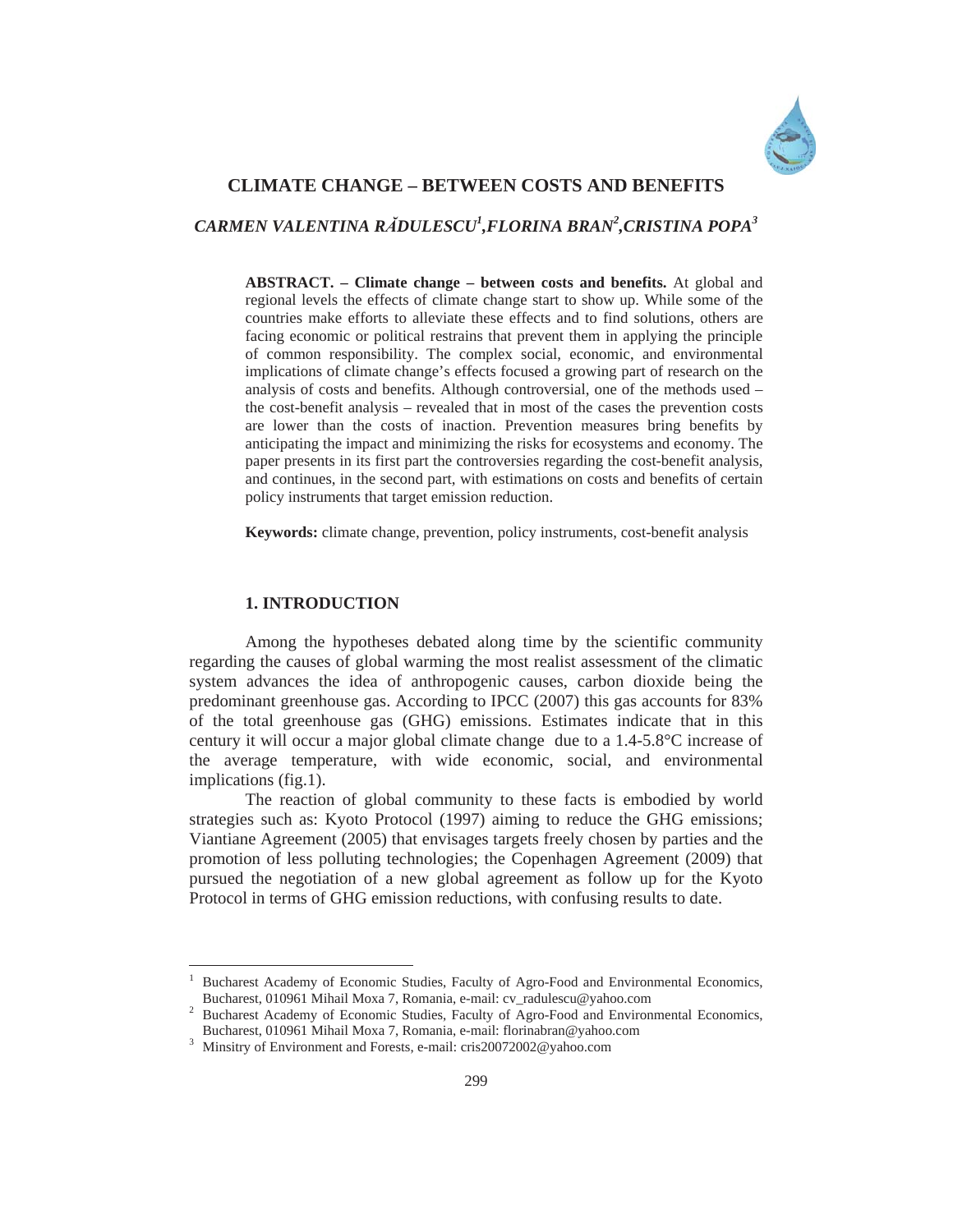



**Fig. 1.** *Change in mean annual temperature by the end of this century*

Although the anthropogenic contribution to climate change is now beyond the bulk of the debate, there are many uncertainties that interfere with meaningful decisions toward a low carbon future. The paper aims to contribute in this subject area by focusing on the potential of cost-benefit analysis to bring in new milestones in order to support decision making. Thus, in the first part we will look to the method itself and will explore some counter arguments for its wider application. Further, we examine the costs of climate change and reveal the benefits of the most widely applied emission reduction measures. Finally, we state a range of conclusions that highlight the relation between costs of prevention and costs of inaction.

## **2. THE COST-BENEFIT ANALYSIS OF CLIMATE CHANGE – DIVERGENT OPINIONS**

At global level a number of researchers made analyzes that aimed to highlight the costs and benefits associated with climate change. One of the reports with high visibility (the Stern Review) used a quite controversial method – costbenefit analysis (CBA). In other reports, Baer (2007), Tol (2006), and Yohe (2006) developed their own CBA methodologies.

The data gathered by the Stern Review regarding the economic aspects of climate change lead to a quite simple conclusion: the benefits of energetic early action exceed by far the economic costs of inaction. The report considers that the risk of serious climate change effects could be substantially reduced if the level of GHG will be stabilized at 450-550 parts per million (ppm). It also suggests that the annual cost of reducing GHG emissions equals almost 1% of the world GDP and it will lead to a ceiling of carbon dioxide concentration at 550 ppm until 2050.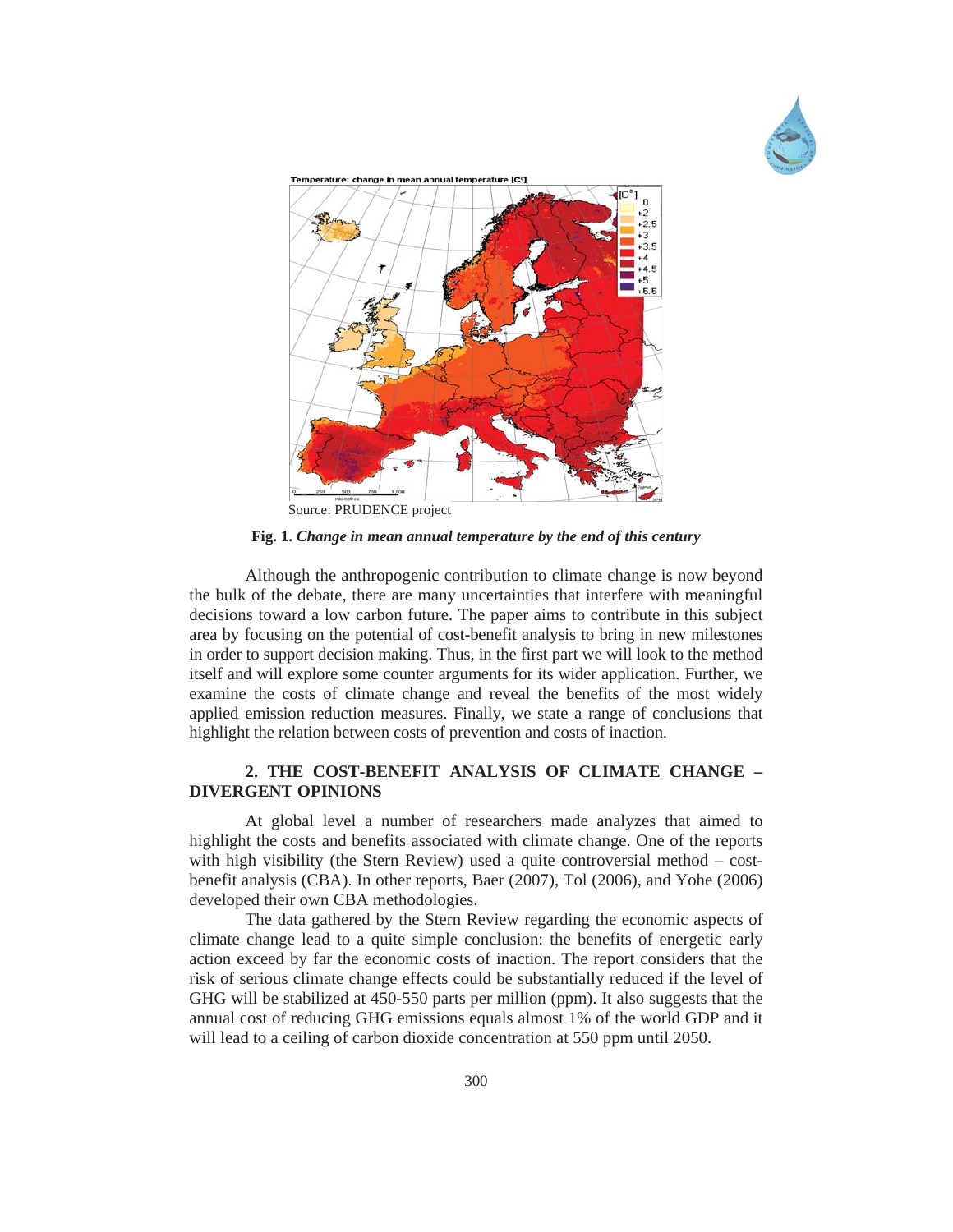

Another milestone in climate change reporting is provided by the Intergovernmental Panel on Climate Change (IPCC). In the latest report (IPCC, 2007) there is suggested that the macro-economic effects of reducing or stabilizing carbon dioxide concentration at the 445-710 ppm for 2030 vary between a slight increase in global GDP to a decrease of 3%, depending on the stabilization target.

The Stern Review performs the following actions: (1) assesses the probable costs of climate change until 2200 under the "business as usual" scenario, meaning that no measure is applied in order to control the level of emissions; (2) assesses the costs and benefits of different means of reducing GHG emissions and stabilizing climate; and (3) assesses the policy options within the light of the (1) and (2) assessments.

Munasinghe et al. (1995) consider that an analysis of costs and benefits provides a useful framework for the organization of information regarding alternative actions for approaching climate change. Nevertheless, the authors stress that the application of CBA for climate change encounters serious difficulties due to the global and regional pattern of the issue. The economic assessment of the climate change consequences is the central element of the traditional CBA, but the confidence in the estimations (especially non-commercial consequences) is low. In addition, the techniques of CBA would not be useful in analyzing aspects such as equity. For example, it does not provide indication on who should bear the costs.

Along time the Stern Review was subject of many debates and attracted both criticism and favorable resolutions. For instance, Cole (2007) considers that the Stern Review benefited from a too large media propaganda compared with other academic analyzes. This intensive promotion is determined by the prestige of the author, since the use of CBA is quite unclear from both theoretical and practical standpoints. Meanwhile, the author argues that the publication of the report has no impact on the United Kingdoms policy regarding climate change.

Dasgupta (2006) also criticizes the Stern Review. He argues that if the premises of the model would be followed the investment rate should reach 97.5% of what is produced today for increasing the living standards of future generations. The main weaknesses of the model stand in: (1) the impossibility of modeling tasks to consider all the socially relevant costs and benefits that express a local or global concern; and (2) neglecting social processes, which by their nature are less appropriate for quantitative analyzes, but which play a key role for a certain course of events (Cojanu, 2008).

In June 2008, the Commonwealth Scientific and Industrial Research Organization published the *Cost-Benefit Analysis of Climate Change: Stern Revisited*. This report analyzes the economic approaches of climate change, with a special focus on the Stern Review. The authors consider that the large number of uncertainties that surround the relation among climate change's causes, their potential impact and assessment raise questions on the exactness of the conclusions.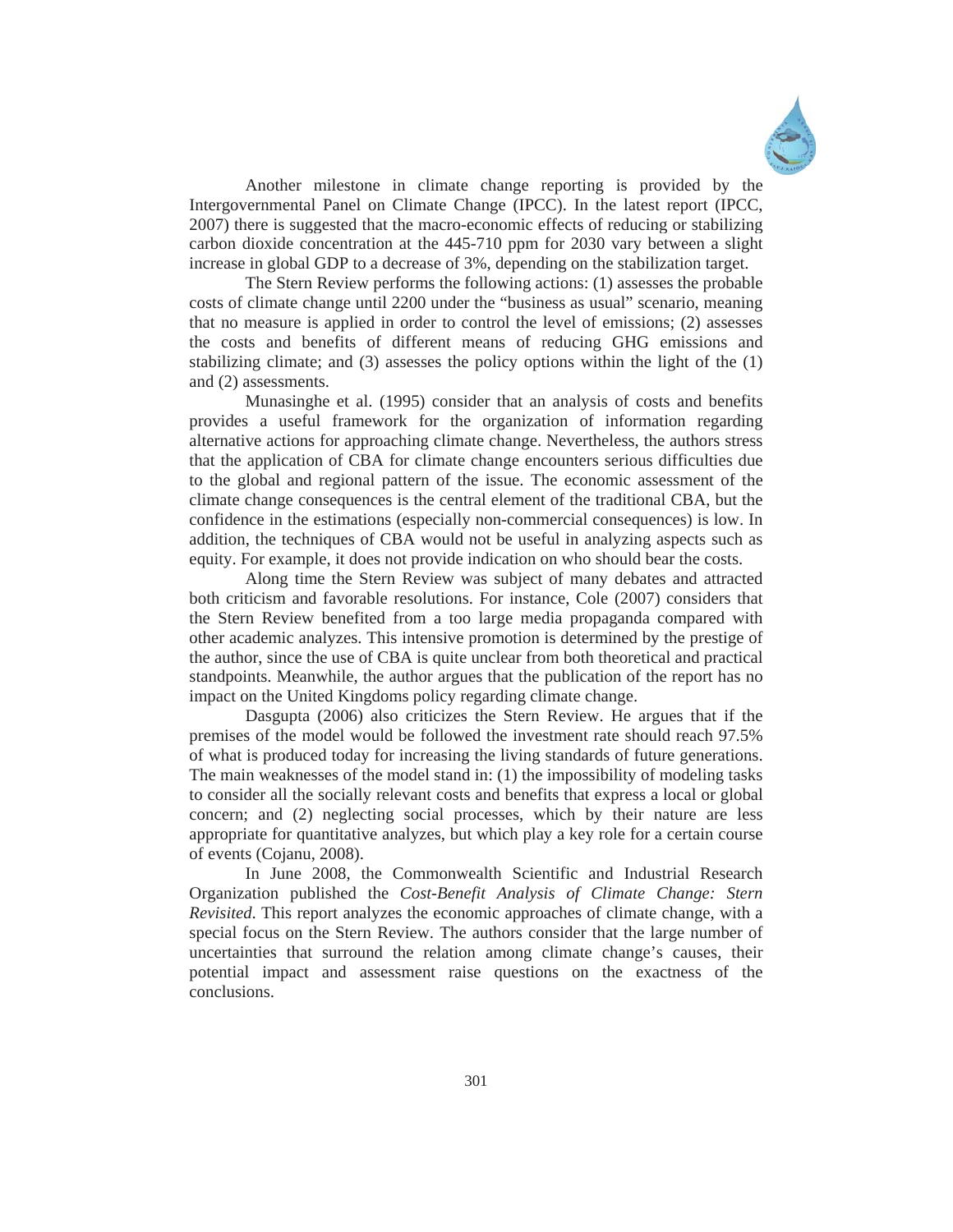

#### **3. THE COSTS OF CLIMATE CHANGE**

The costs of GHG emission reduction to a level that could avoid the devastating effects of climate change is estimated to be the equivalent of 1% of the global GDP, while the costs of uncontrolled climate change will reach 5% of the global GDP with a high probability to increase toward 20%. In 2008, Stern states that due to the fact that climate change is deploying faster than it was predicted, the costs of emission reduction will be larger, respectively 2% of the global GDP. The Stern Review concludes that, on the long run, the preventive actions to limit climate change will be less costly than the damages caused to economies by ignoring climate change. Meanwhile, adaptation could reduce costs, in case that there are specially designed policies for the elimination of barriers that prevent private action to contribute to its potential.

The preliminary estimates of the Stern Review suggest that in case of a 4.4°C increase of global mean temperature the additional costs of adaptation for infrastructure and buildings could account as much as 1-10% of the total investments made in construction sector by OECD countries. The additional costs of constructing new infrastructure and buildings that are more resistant to climate change in OECD countries could vary from 15 to 150 billion dollars per year (0.05- 0.50% of GDP). If temperature increases with  $5\n-6$ °C it is very likely a sudden increase in the costs of adaptation measures and, consequently, a lower relative effectiveness of these measures.



Source: Green Paper regarding climate change adaptation

**Fig. 2.** *Costs of residual damages and adaptation measures in different climate change scenarios*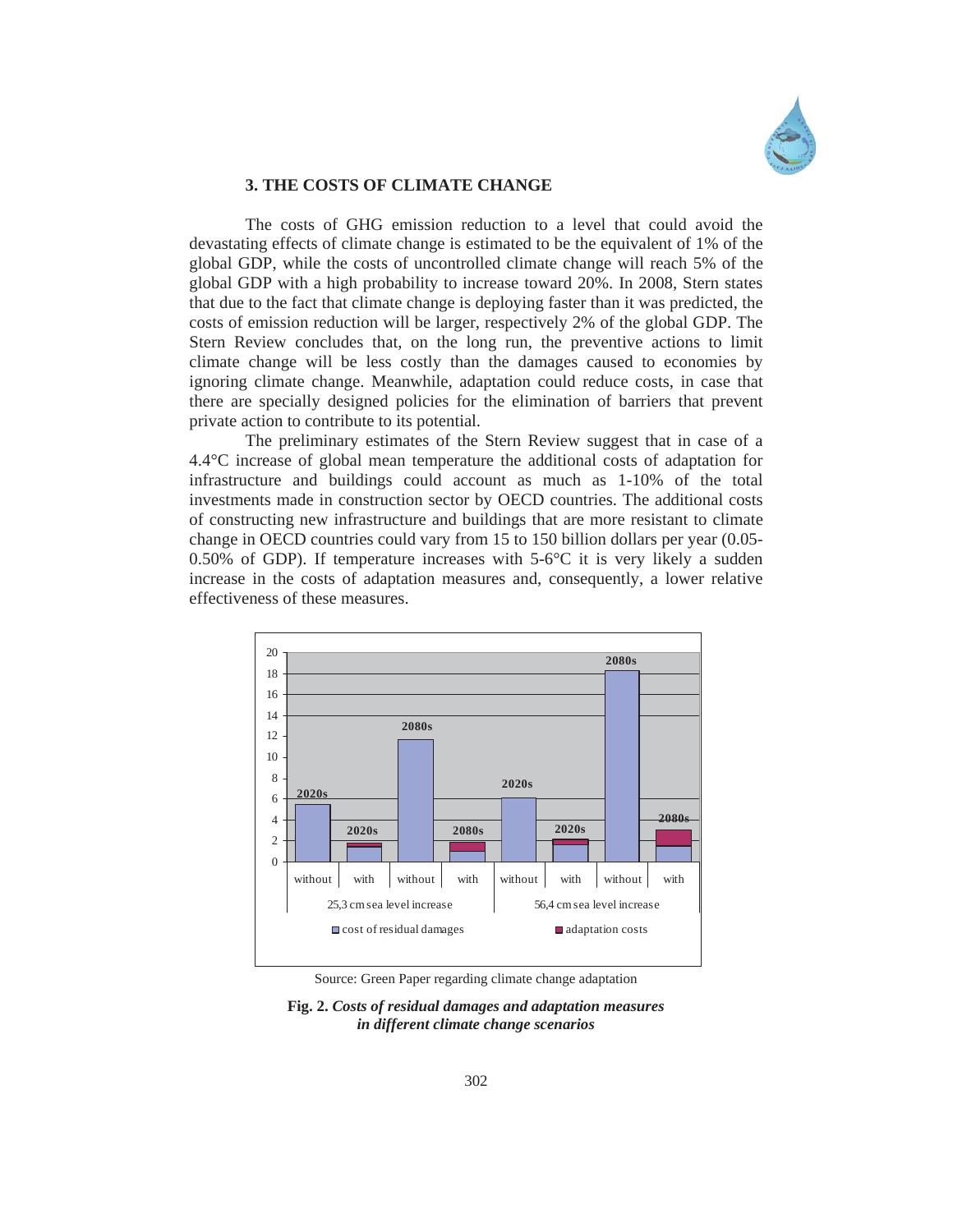

Fig.2 illustrates that the damages caused by the increase in sea level could be, in case that no adaptation measure is taken, four fold larger than the costs of additional protection dams against floods. In case that no measure is taken, the costs of damages will increase significantly from 2020s until 2080s.

### **4. BENEFITS OF EMISSION REDUCTION MEASURES**

By using appropriate instruments such as regulations and standards, taxes and levies, commercial licenses, voluntary agreements, subsidies, financial incentives, research and development programs, and information instruments it will be possible to contribute significantly for the reduction of emissions and the mitigation of effects.

The Emission Trading Scheme (ETS) is the most conclusive example of how a market based instrument could approach an ecological issue. Through the Directive regarding emission trading it is aimed to maximize the opportunities to reduce emissions and minimize the costs in industry. The scheme establishes a system of transactions which provides a financial incentive for emission reduction. The system guarantees the existence of emission rights buyers represented by the companies that exceeds the emission limits and that these companies will have to pay substantial penalties in case that they choose not to buy emission rights. According to some estimates, the ETS contributes to emission reduction where it is more efficient from an economic point of view and reduces the cost of emission reduction approximately with one third.

Meanwhile, in order to support the green energy, each member state has established a subsidizing system consisting in preferential prices, competitive obligations or offers, associated with a wide range of fix subsidies and fiscal mechanisms. The green certificates represent an example in this respect. These are documents received by producers from the energy transport operator that certify the fact that the producer delivers energy in the grid. At their turn, electricity providers are confined by the state to acquire green certificates according to the quantity of energy sold by them for encouraging the production of "clean" energy.

The carbon market constructed within the framework created by the Kyoto Protocol is another illustration about how the use of incentives could help toward meeting the goals established by an international agreement. According to the estimates of IPCC (2007) there is an economic potential in all sectors involved in GHG emission reduction. This potential is large enough to offset the foreseen increase of global emissions and even for reducing these emissions below the current level. Thus, the economic benefits of ceiling the increase of global emissions to a level that corresponds the a 2°C in global mean temperature increase will exceeds the costs of emission reductions needed for going beyond this threshold. Although initially there will be expenses for the transformation of the energy sector and GHG emission reduction, the incomes will come as saving of money from avoiding the damages produced by climate change. Approximately